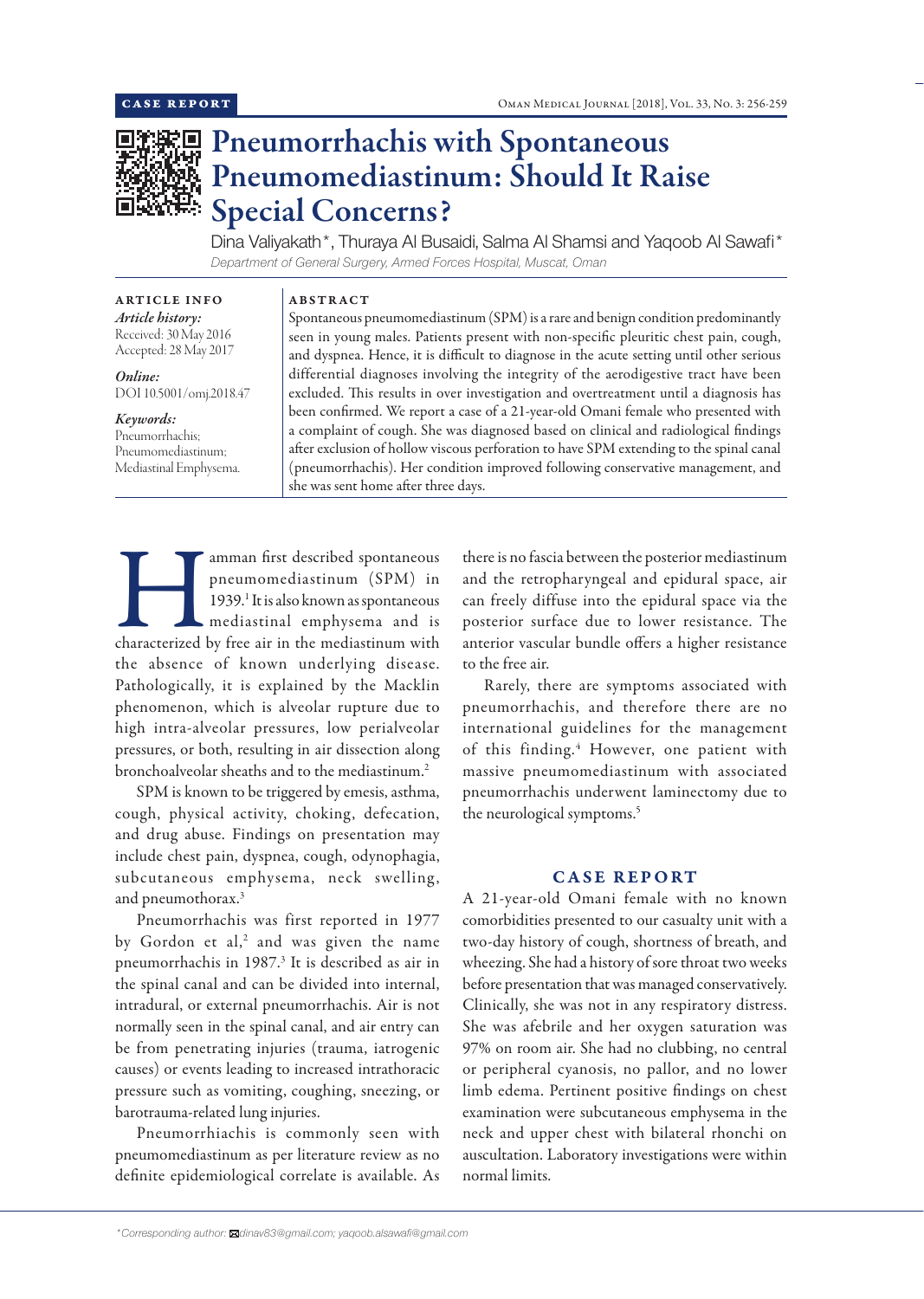

Figure 1: Subcutaneous emphysema in the neck and chest of a 21-year-old female.



Figure 2: Chest computed tomography revealed subcutaneous pneumomediastinum (red arrow).

Routine posteroanterior chest X-ray revealed pneumomediastinum with subcutaneous emphysema in the neck and chest [Figure 1]. Based on these findings, we admitted the patient for further workup and proceeded to do computed tomography (CT) of the chest, which revealed moderate subcutaneous emphysema in the neck, axilla, and upper chest wall with significant pneumomediastinum extending to the spinal canal [Figure 2 and 3].

Esophagogastroduodenoscopy was normal. Gastrografin study followed by barium swallow showed no obvious extravasation of contrast [Figure 4].

The patient was treated conservatively with oxygen and intravenous prophylactic antibiotics. Her inpatient stay was uneventful, and she was discharged with no complications after three days.

## DISCUSSION

Pneumomediastinum was described by Laennec in 1819 while spontaneous mediastinum was described by Hamman in 1939.<sup>6</sup> As it is a self-limiting disease and the symptoms are non-specific and vary in severity, the incidence of SPM varies between 1 in 7000 to 1 in 12 000 hospital admissions. The incidence of SPM-related hospital admissions are on the rise, most likely due to increased awareness of this condition. The availability of high-quality imaging can also be attributed to the increased diagnosis.<sup>7,8</sup>



Figure 3: (a) Axial and (b) saggital plane computed tomography imaging of the chest revealed air (+) the spinal canal extending from the pneumomediastinum (\*).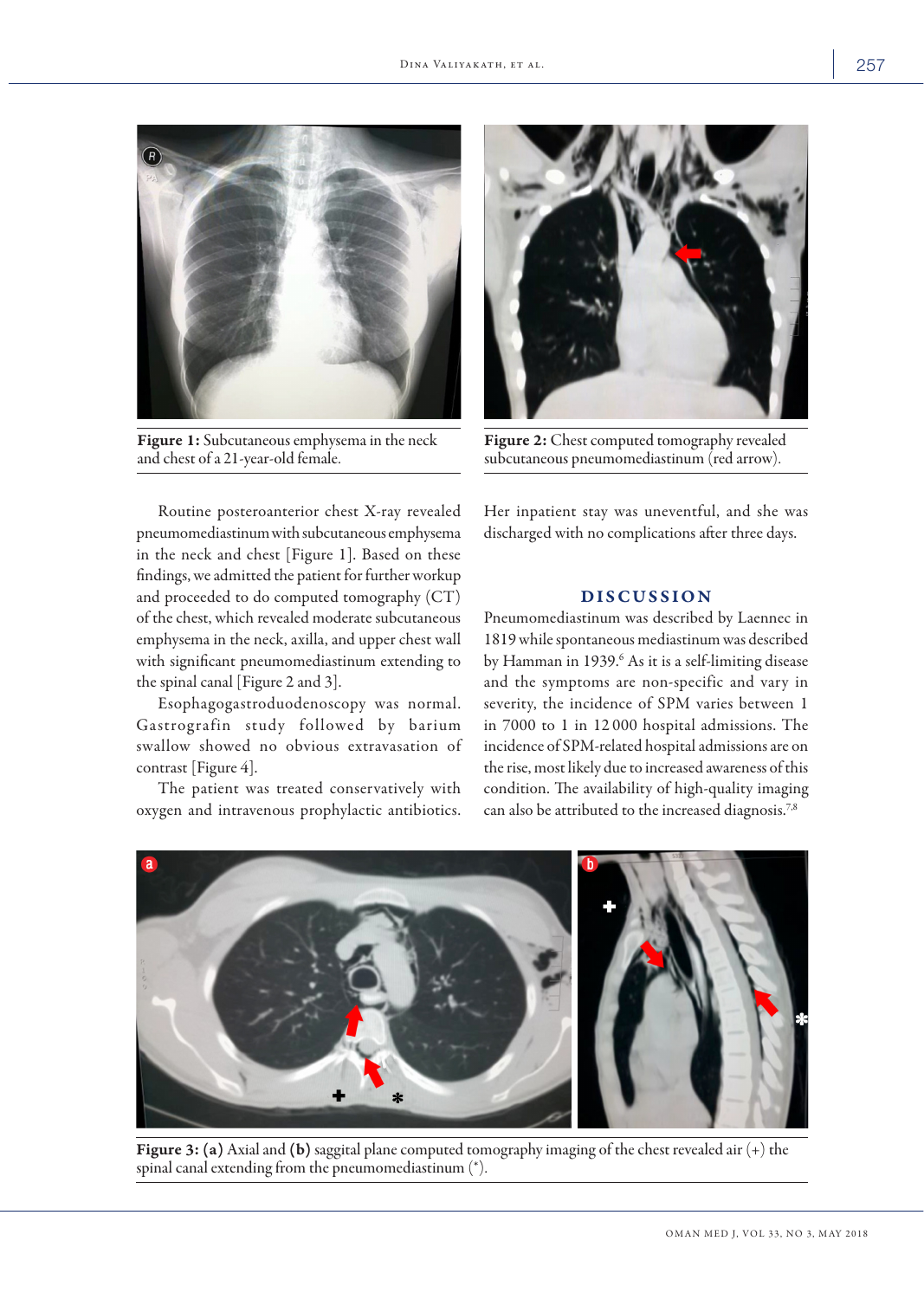

Figure 4: Gastrografin study showing no extravasation of contrast.

Spontaneous mediastinum if diagnosed by chest radiograph with the exclusion of any perforation related to intrathoracic viscus, does not require further imaging by CT. However, in the event of symptomatic major aerodigestive air leak diagnostic investigations may be carried out [Figure 5]. The management is bed-rest, oxygen therapy, and analgesia as needed.8 Although much of the literature suggests that the condition is selflimiting, life-threatening complications such as tension pneumomediastinum, single or bilateral pneumothorax or tension pneumothorax, and

increased pressure in the pulmonary interstitium leading to dyspnea have been described.<sup>9</sup>

Pneumorrhachis is air within the spinal canal. It is an abnormal radiological finding with causes ranging from direct trauma to the spine to iatrogenic causes such as epidural anesthesia. With improved imaging techniques, the frequency of diagnosis of pneumorrhachis has increased. Typically, patients are young males with a history of illicit drug inhalation, bronchial asthma, vomiting, coughing, or barotrauma due to elevated pressures from air travel or diving. The imaging modality of choice is CT.10

In 9.5% of cases of pneumomediastinum, pneumorrhachis was observed.11 Pneumorrhachis in patients with SPM is usually with few symptoms directing towards the definitive diagnosis. Like pneumomediastinum, the disease resolves spontaneously in 98% of patients.<sup>11</sup>

A survey of 48 cases with pneumorrhachis secondary to SPM found that in 98% of cases the condition was self-limiting with no neurological findings.11 One study concluded that pneumorrhachis due to dissection of a SPM has a benign course requiring no treatment.<sup>12</sup> A separate study agreed that pneumorrhachis is asymptomatic and the air is absorbed back into the blood directly without any evidence of recurrence, and therefore conservative management is sufficient.<sup>10</sup>

### **CONCLUSION**

Our case reiterates the findings of the literature regarding SPM being a diagnosis made after the exclusion of life-threatening conditions of the aerodigestive tract. The availability of improved



Figure 5: Investigation algorithm: the normal set of investigations done for spontaneous mediastinum.